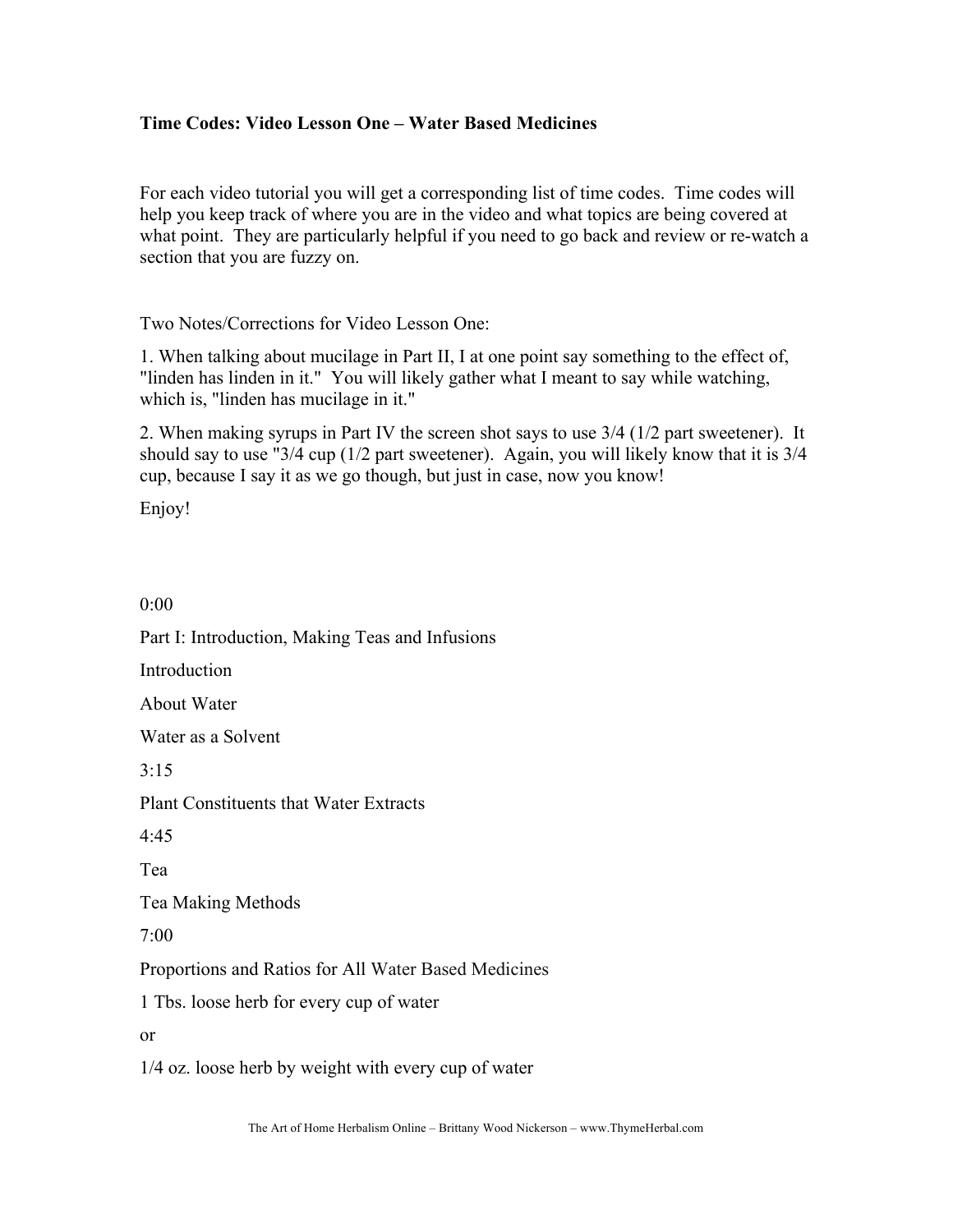14:40 Teas Steep for 5 - 15 Minutes 13:20 Infusions Steep 4 hours or more, often overnight. 15:00 Medicinal Benefits of Infusions versus Teas  $16:50$ Part II: Fresh versus Dried Plant / Hot versus Cold Water 16:50 Fresh versus Dried Plant 21:30 Hot versus Cold Water 23:30 About Mucilage - Medicinal Properties  $24.35$ Cold Water Infusions & Circulatory Displacement for Best Extracting Mucilage 31:20 Part III: Herbal Decoctions When to Use and How to Make 35:25 Using Water Based Medicines: When to Use the Different Methods we have Covered Tonics versus Those Herbs Used for Acute Conditions or on an as Need Basis Internal versus External Applications External Applications: Herbal Wash, Herbal Baths and Foot Baths, Steams, Douches, Nasal Rises, Eye Wash 42:15

Self-Life of Teas, Infusions and Decoctions